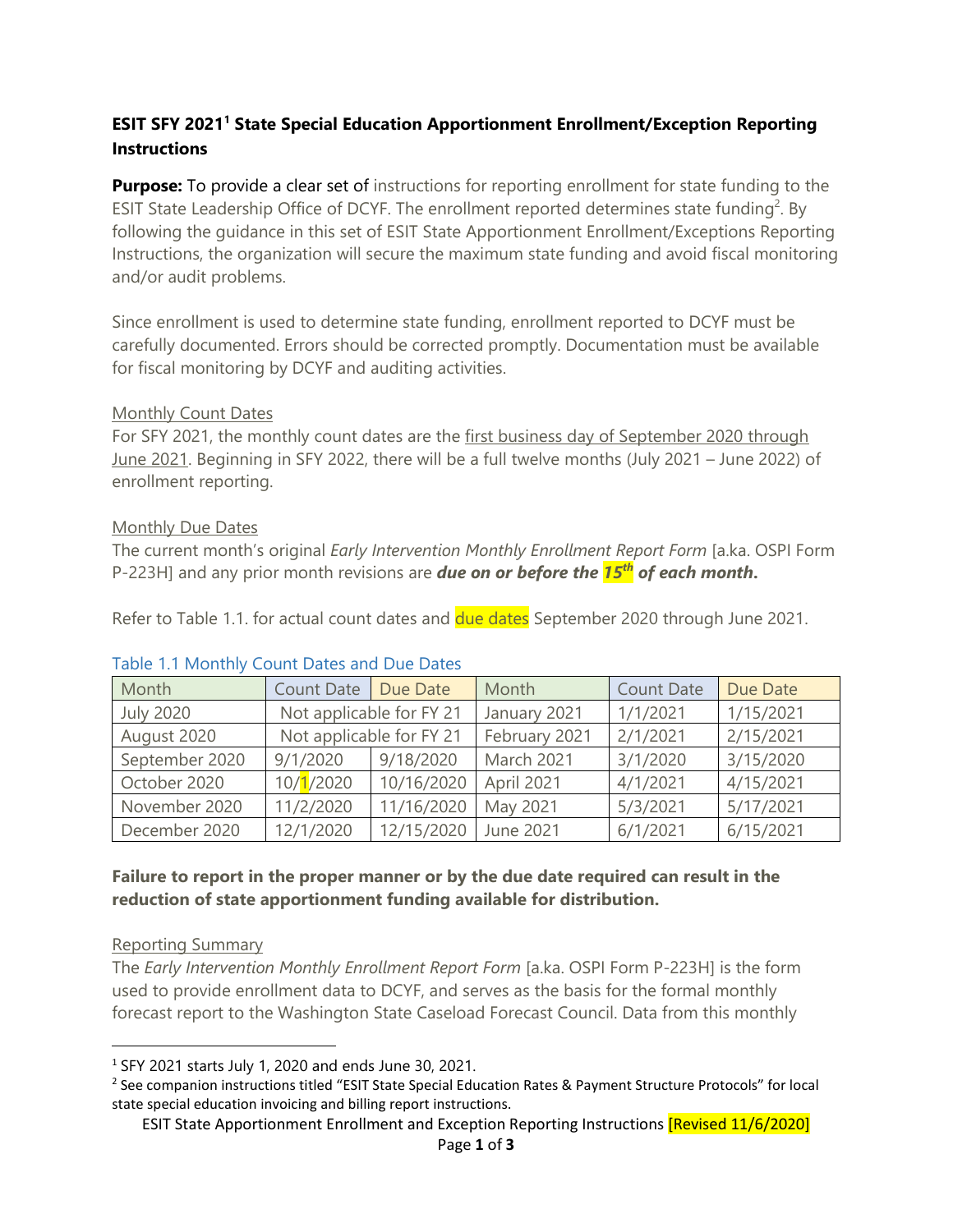enrollment report form feeds directly into the *Early Intervention Annual Average FTE Running Enrollment Report.*.

# Enrollment Report Form Exclusions

A child that does not meet all of the following criteria on the monthly count day (refer to Table 1.1) cannot be claimed for state funding and must be entered as an exclusion on the *Early Intervention Monthly Enrollment Exception Report Form*:

- **Enrolled in an EIPA and**
- Be between the ages of birth through 2 years of age and not yet three on the first day of the month and
- Have an active IFSP:
	- o based on eligibility criteria established in ESIT State Policies and
	- o which meets federal and state procedural requirements and
- Be eligible for and receiving early intervention services<sup>3</sup>

# FTE and Annual Average FTE (AAFTE) Limitations

Full-Time Equivalent (FTE) means the measurement of a child's enrollment (1.0 = 100% of IFSP Services). A child's AAFTE is the 12-month average of the monthly FTE claimed for the program year.

- No child, including a child served by more than one EIPA can be counted as more than 1.0 FTE on the Early Intervention Monthly Enrollment Report Form on any count date.
- No child, including a child served by more than one EIPA can be counted as more than 1.0 AAFTE for any program year.
- For a child claimed for early intervention state apportionment funding by more than one EIPA, the total of all enrollment claims may not exceed 1.0 FTE on any count date and 1.0 AAFTE for any program year.

Additional Cautions Regarding the FTE and AAFTE Limitations

 For children served by more than one EIPA, exercise particular care in reporting children served in more than one EIPA to ensure the combined enrollment does not exceed the limitations above. If a child is reported by two EIPAs, the County Lead Agency or non-CLA affiliated Early Intervention Provider Agency must document and keep on file a service agreement describing how the FTE will be split and reported on the *Early Intervention Monthly Enrollment Report Form*.

# Enrollment Revisions

At any time prior to the completion of the contract year, reported enrollment can be revised. How to revise reported enrollment is dependent on the time of the revisions. All revised

<sup>&</sup>lt;sup>3</sup> SHB 2787 states "For the purposes of this subsection (2), a child is receiving early intervention services if the child [has received services within a month prior to the monthly count day."](http://lawfilesext.leg.wa.gov/biennium/2019-20/Pdf/Bills/House%20Passed%20Legislature/2787-S.PL.pdf?q=20200615170703)

ESIT State Apportionment Enrollment and Exception Reporting Instructions [Revised 11/6/2020] Page **2** of **3**